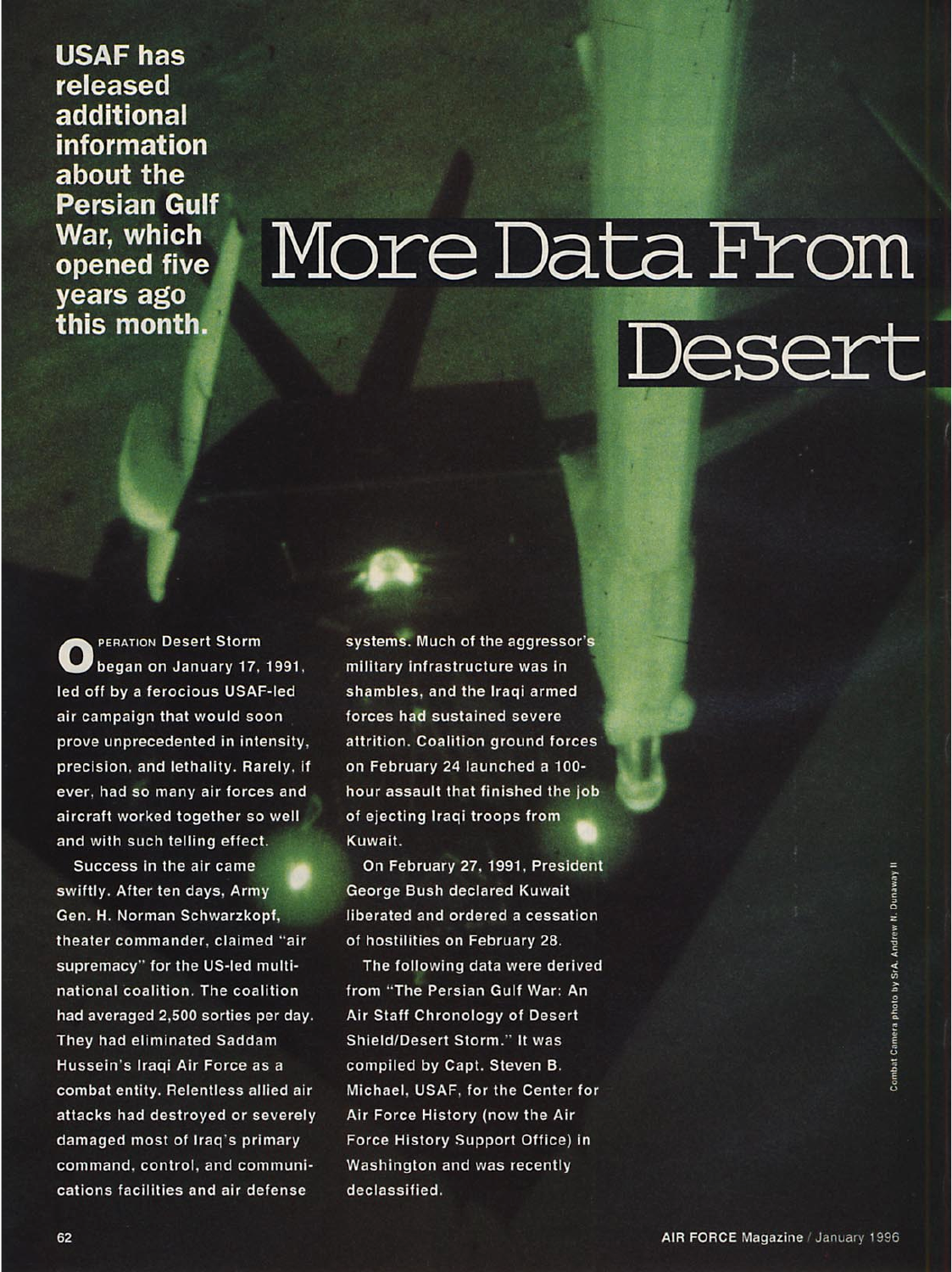## On the Eve of War—January 16, 1991

### **USAF Aircraft Deployed in the Theater**

| Combat                   | Number |
|--------------------------|--------|
|                          |        |
|                          |        |
|                          |        |
| EC-130 (Compass Call)  5 |        |
| EC-130 (Volant Solo)  2  |        |
|                          |        |
|                          |        |
|                          |        |
|                          |        |
|                          |        |
|                          |        |
|                          |        |
|                          |        |

| Combat                  | <b>Number</b> | <b>Support</b> | <b>Number</b> |
|-------------------------|---------------|----------------|---------------|
|                         |               |                |               |
|                         |               |                |               |
|                         |               |                |               |
| EC-130 (Compass Call) 5 |               |                |               |
| EC-130 (Volant Solo)  2 |               |                |               |
|                         |               |                |               |
|                         |               |                |               |
|                         |               |                |               |
|                         |               |                |               |
|                         |               |                |               |
|                         |               |                |               |
|                         |               |                |               |
|                         |               |                |               |
|                         |               |                |               |
|                         |               |                |               |
|                         |               |                |               |
|                         |               |                |               |

### **Allied Aircraft Deployed in the Theater**

| <b>Nation</b>               | <b>Number</b> | <b>Combat Aircraft Types</b>                                    | The US, Belgium,                                        |
|-----------------------------|---------------|-----------------------------------------------------------------|---------------------------------------------------------|
| <b>Bahrain</b>              | 24            | $F-5(12)$ , $F-16(12)$                                          | Germany, Italy, and the                                 |
| <b>Britain</b>              | 79            | Tornado (68), Jaguar (11)                                       | Netherlands deployed<br>additional aircraft             |
| Canada                      | 18            | CF-18                                                           | to Turkey after the war                                 |
| Egypt                       | 32            | $F-4$                                                           | was under way. The US                                   |
| France                      | 41            | Mirage F1 (25), Mirage 2000 (8), Jaguar (8)                     | <b>Navy and Marine Corps</b><br>maintained considerable |
| Italy                       | 8             | Tornado                                                         | aviation forces at sea.                                 |
| Kuwait                      | 40            | A-4 (20), Mirage F1 (15), Hawk (5)                              |                                                         |
| Oman                        | 44            | Jaquar (22), Strikemaster (12), Hunter (10)                     |                                                         |
| Qatar                       | 21            | Mirage $F1(12)$ , Alpha Jet $(6)$ , Hunter $(3)$                |                                                         |
| Saudi Arabia                | 278           | F-5 (85), F-15 (82), Tornado (49), Strikemaster (32), Hawk (30) |                                                         |
| <b>United Arab Emirates</b> | 53            | Mirage 2000 (25), Mirage III (14), Mirage 5 (14)                |                                                         |
| Total                       | 638           |                                                                 |                                                         |

### The First Day

### **USAF Sorties, January 17**

| <b>Mission Type</b>       | <b>Number</b> |
|---------------------------|---------------|
|                           |               |
| Defensive counterair  116 |               |
|                           |               |
|                           |               |
|                           |               |
|                           |               |
|                           |               |
|                           |               |

#### **Other US and Coalition**

| Component | <b>Number</b> |
|-----------|---------------|
|           |               |
|           |               |
|           |               |
|           |               |

torm I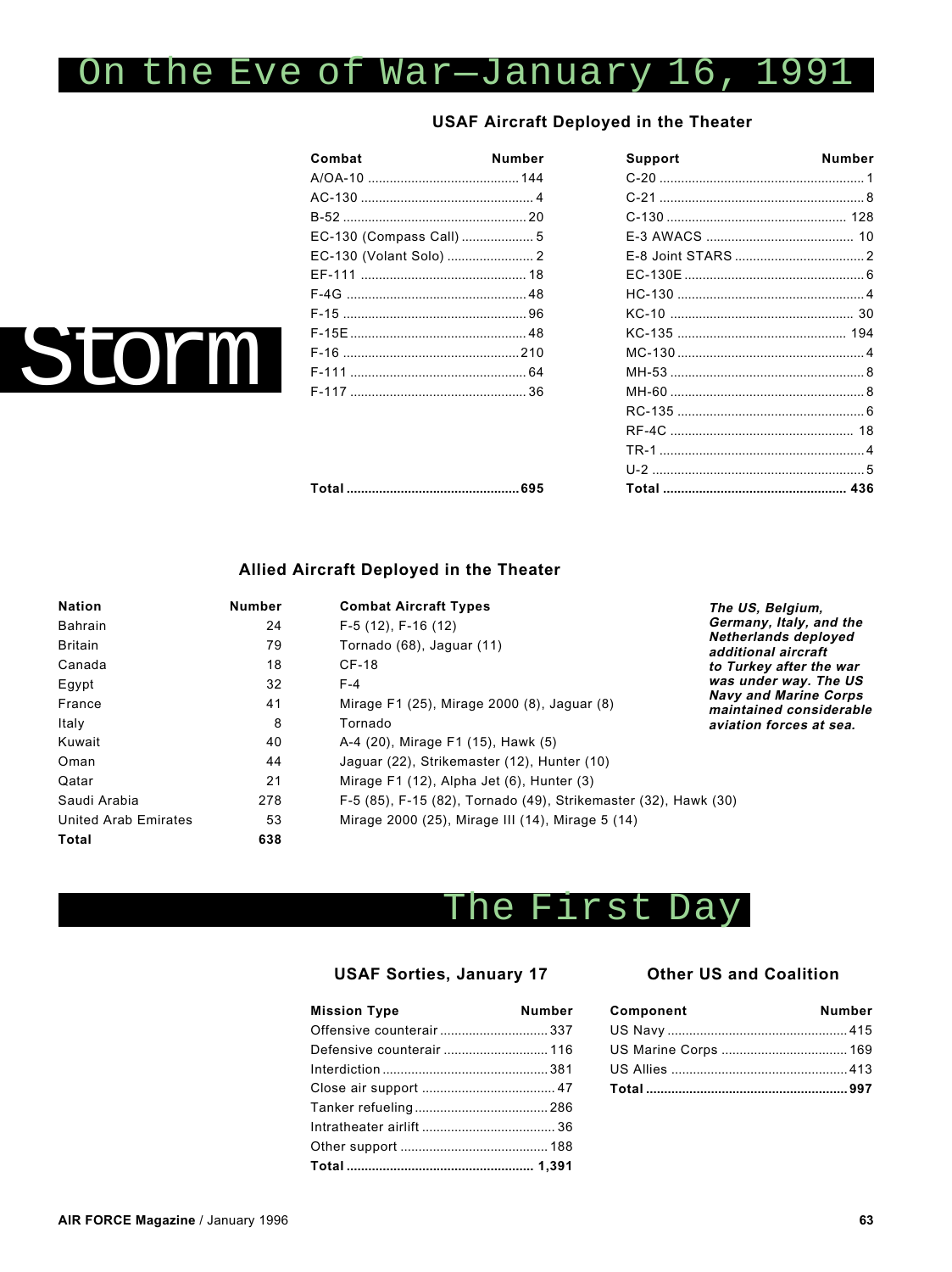#### 17-February 28 anuary  $\mathbf{U}$

### Iraqi Air Order of Battle



Iraqi Ground Warfare Equipment and **Combat Losses in the Theater** Destroyed. Captured Percent Remaining Original Indentory Tanks 4,550 3,956 13 Armored vehicles 2,880 2,166 25

3,257

5

3,092

#### The Buildup--August .990

Artillery pieces

Iraq invaded Kuwait on August 2, 1990. On August 7, President Bush ordered US military forces to deploy to Saudi Arabia. Thirty-four hours after the order, on August 8, a squadron of twenty-four USAF F-15s from the 71st Tactical **Fighter Squadron,** Langley AFB, Va., landed in Dhahran and began combat air patrol. By month's end, USAF's force had swelled to 322 warplanes, and Saddam **Hussein had lost his** chance to seize Saudi

Confirmed combat losses

Confirmed fled to Iran

Arabia's oil fields. In the critical first month of August 1990, the Air Force sent nearly 200 support aircraft to the

### **USAF's Rapid Deployment of Combat Aircraft**

| Combat<br>Type Aug. 7 Aug. 8 Aug. 12 Aug. 16 Aug. 20 Aug. 24 Aug. 28 Aug. 31 |  |  |  |  |
|------------------------------------------------------------------------------|--|--|--|--|
|                                                                              |  |  |  |  |
|                                                                              |  |  |  |  |
|                                                                              |  |  |  |  |
|                                                                              |  |  |  |  |
|                                                                              |  |  |  |  |
|                                                                              |  |  |  |  |
|                                                                              |  |  |  |  |
|                                                                              |  |  |  |  |
|                                                                              |  |  |  |  |
|                                                                              |  |  |  |  |
|                                                                              |  |  |  |  |

#### **Support Aircraft Rush to the Gulf**

| Support<br>Type |  |  | Aug. 7 Aug. 8 Aug. 12 Aug. 16 Aug. 20 Aug. 24 Aug. 28 Aug. 31 |  |  |
|-----------------|--|--|---------------------------------------------------------------|--|--|
|                 |  |  |                                                               |  |  |
|                 |  |  |                                                               |  |  |
|                 |  |  |                                                               |  |  |
|                 |  |  |                                                               |  |  |
|                 |  |  |                                                               |  |  |
|                 |  |  |                                                               |  |  |
|                 |  |  |                                                               |  |  |
|                 |  |  |                                                               |  |  |
|                 |  |  |                                                               |  |  |
|                 |  |  |                                                               |  |  |
|                 |  |  |                                                               |  |  |
|                 |  |  |                                                               |  |  |
|                 |  |  |                                                               |  |  |
|                 |  |  |                                                               |  |  |
|                 |  |  |                                                               |  |  |

Gulf, providing mobility, surveillance, reconnaissance, and communications for the growing combat force.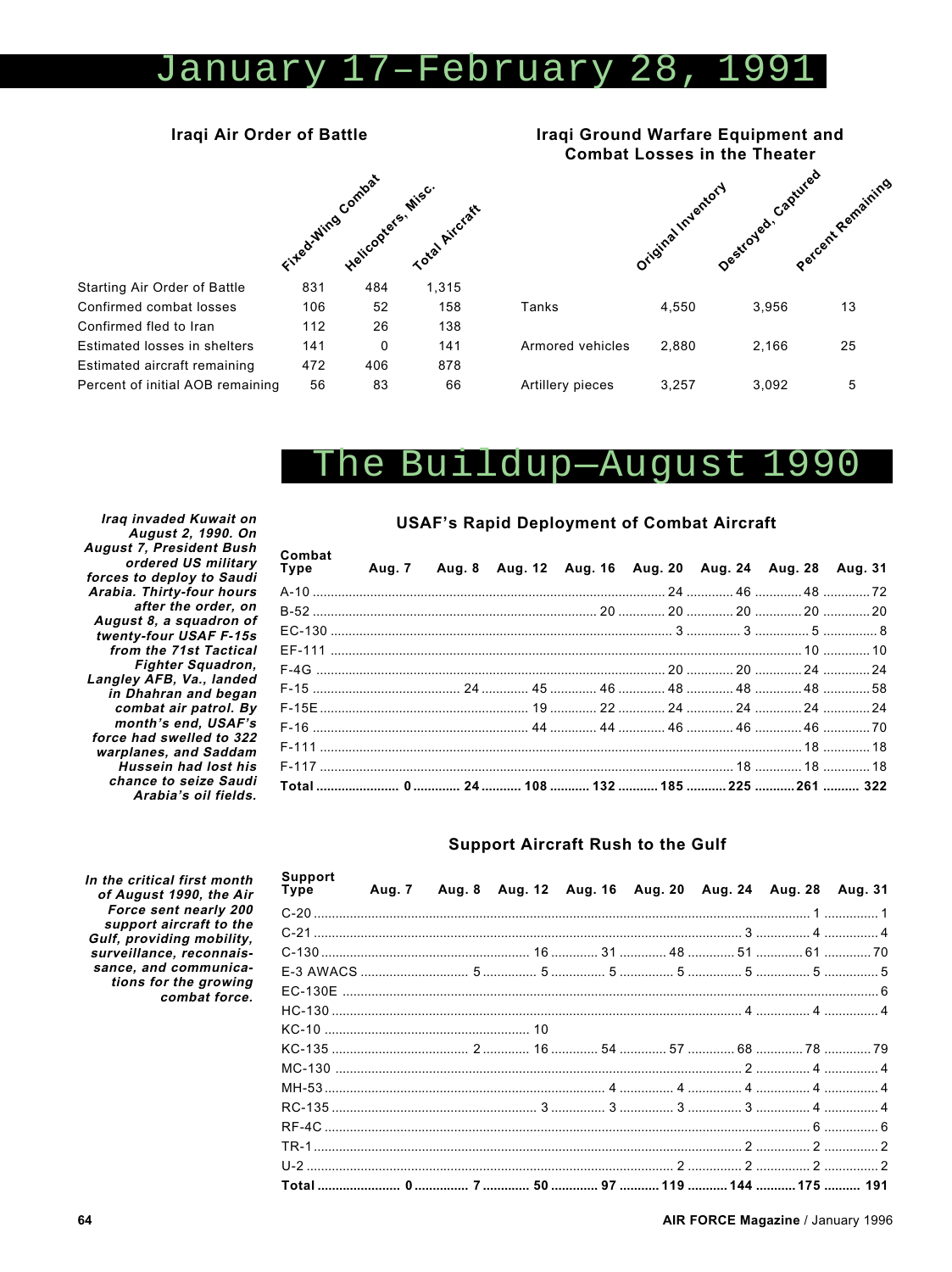### Desert Storm

Wartime Sorties



#### **Total, Coalition Air Forces**

| Jan. 17  2,388 | Feb. 10  2,695                                      |
|----------------|-----------------------------------------------------|
| Jan. 18  2,200 | Feb. 11  2,583                                      |
| Jan. 19  1,875 | Feb. 12  2,621                                      |
| Jan. 20  1,842 | Feb. 13  2,702                                      |
| Jan. 21  1,907 | Feb. 14  2,576                                      |
| Jan. 22  1,982 | Feb. 15  2,769                                      |
| Jan. 23  2,424 | Feb. 16  2,378                                      |
| Jan. 24  2,811 | Feb. 17  2,143                                      |
| Jan. 25  2,407 | Feb. 18  2,957                                      |
| Jan. 26  2,672 | Feb. 19  2,882                                      |
| Jan. 27  2,263 | Feb. 20  2,385                                      |
| Jan. 28  2,523 | Feb. 21  2,627                                      |
| Jan. 29  2,555 | Feb. 22  2,906                                      |
| Jan. 30  2,312 | Feb. 23  3,041                                      |
| Jan. 31  2,406 | Feb. 24  3,062                                      |
| Feb. 1  2,431  | Feb. 25  2,881                                      |
| Feb. 2  2,417  | Feb. 26  3,159                                      |
| Feb. 3  2,635  | Feb. 27  2,940                                      |
| Feb. 4  2,705  |                                                     |
| Feb. 5  2,760  | Total  108,082                                      |
| Feb. 6  2,460  | <b>USAF</b> accounted for                           |
| Feb. 7  2,584  | 65,581 sorties, or 60.7<br>percent of the coalition |
| Feb. 8  2,591  | total.                                              |
| Feb. 9  2,633  |                                                     |

# Buildup and Drawdown of

### US Forces

### **1990–91**

| Date | <b>All Services</b>            | <b>USAF</b> |
|------|--------------------------------|-------------|
|      | Aug. 10, 199025,317 6,143      |             |
|      | Aug. 21, 1990 52,836  12,284   |             |
|      | Sept. 3, 1990 103,446 23,489   |             |
|      | Sept. 13, 1990 153,113 29,900  |             |
|      | Oct. 10, 1990  200,079  32,333 |             |
|      | Nov. 9, 1990 235,904 30,991    |             |
|      | Dec. 5, 1990 252,131 32,043    |             |
|      | Dec. 22, 1990 300,264 35,724   |             |
|      | Jan. 6, 1991  358,326  41,995  |             |
|      | Jan. 17, 1991  454,128  48,679 |             |
|      | Jan. 30, 1991  501,600  51,876 |             |
|      | Feb. 24, 1991 536,687 54,615   |             |
|      | Mar. 2, 1991  540,748  54,706  |             |
|      | Mar. 13, 1991  503,380  48,296 |             |
|      | Mar. 20, 1991  452,195  39,463 |             |
|      | Mar. 27, 1991  403,063  28,006 |             |
|      | Apr. 4, 1991 350,352 23,078    |             |
|      | Apr. 12, 1991  300,113  18,928 |             |
|      | Apr. 21, 1991  256,370  16,212 |             |
|      | Apr. 30, 1991  197,315  14,877 |             |
|      | May 10, 1991  148,669  14,054  |             |
|      | May 20, 1991 92,159  10,552    |             |
|      | May 28, 1991 75,463  8,875     |             |
|      | June 6, 1991  64,913  7,441    |             |